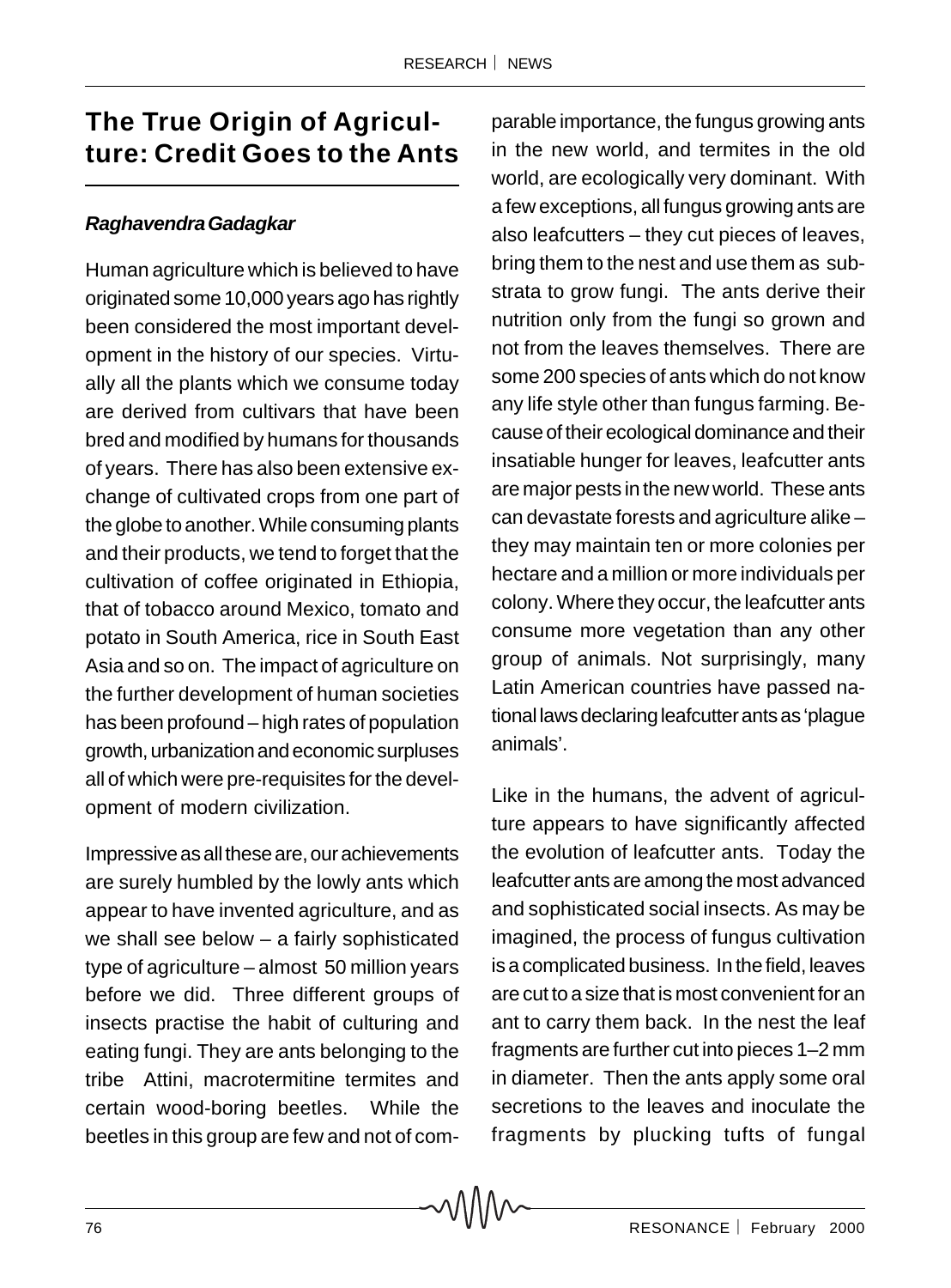

*Photo Credit: Flavio Roces*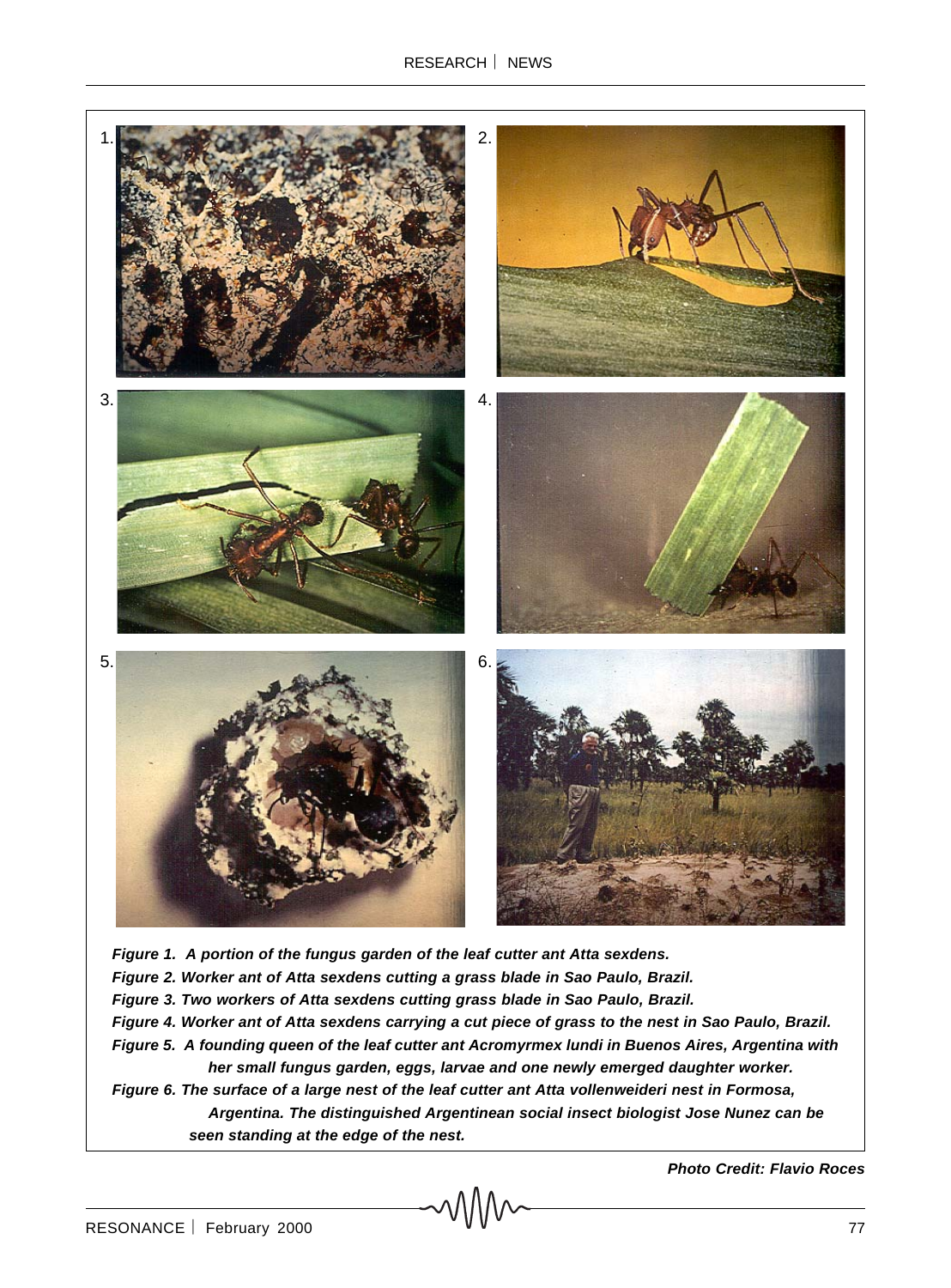mycelia from their garden. The ants maintain a pure culture of the fungus of their choice and prevent bacteria and other fungi from contaminating their pure cultures. Growing pure cultures of some of these fungi in the laboratory has proved difficult or impossible. How the ants achieve this remarkable feat remains poorly understood. Not surprisingly, they manure their fungus gardens with their own fecal pellets. When a colony is to be founded, the new queen receives a dowry from her mother's nest – a tuft of mycelia carried in her mandibles. Thus these ants appear to have asexually propagated certain species of fungi for millions of years.

What kind of fungi do these ants cultivate? Do all ants cultivate the same type of fungi? As in the case of human beings, have there been multiple, independent events of cultivating wild species? Like humans, do the ants exchange cultivars among themselves? Until recently it was not easy to answer any of these questions. Today, with the advent of powerful DNA technology, answers to many of these questions can be attempted and this is precisely what Ulrich Mueller, Stephen Rehner and Ted Schultz have recently attempted to do [1]. First they collected 553 samples of fungi from the fungus gardens of 7 genera of ants. Next they compared variable regions in the DNA of each of these samples and also sequenced and compared portions of two genes from 25 free-living and 57 ant-cultivated fungi (for a discussion of how DNA sequences can be compared to

yield phylogenetic inferences, see [2]). Their results suggested that there may have been at least five different independent origins of fungal cultivation by ants, rather than a single event as was supposed previously. Even more interesting, their results suggest that ants occasionally exchange fungal cultivars among themselves so that different nests of the same species of ants may contain different cultivars. Whether the ants deliberately borrow fungal cultivars from their neighbours or whether the horizontal transfers occur accidentally is however not known. But there is good evidence that new cultivars have been added to the ant fungal gardens from time to time.

An obvious reason for our interest in these studies concerns the parallels between human agriculture and ant agriculture. But when modern DNA technology raises the sophistication of our understanding of ant agriculture to this level, the subject becomes interesting in its own right. Of the many new questions that can now be posed, perhaps the most fascinating ones concern the manner in which ants deal with pests interfering with their agriculture and the effect of agriculture (including perhaps 'economic surpluses' thus generated) on the evolution of the ants themselves. We may now expect to see an increase in studies that address these issues – some have already begun to appear in print (see [3], [4], [5] and [6] in Suggested Reading).

On a more sober note, we should not fail to realise that if man had successfully eradi-